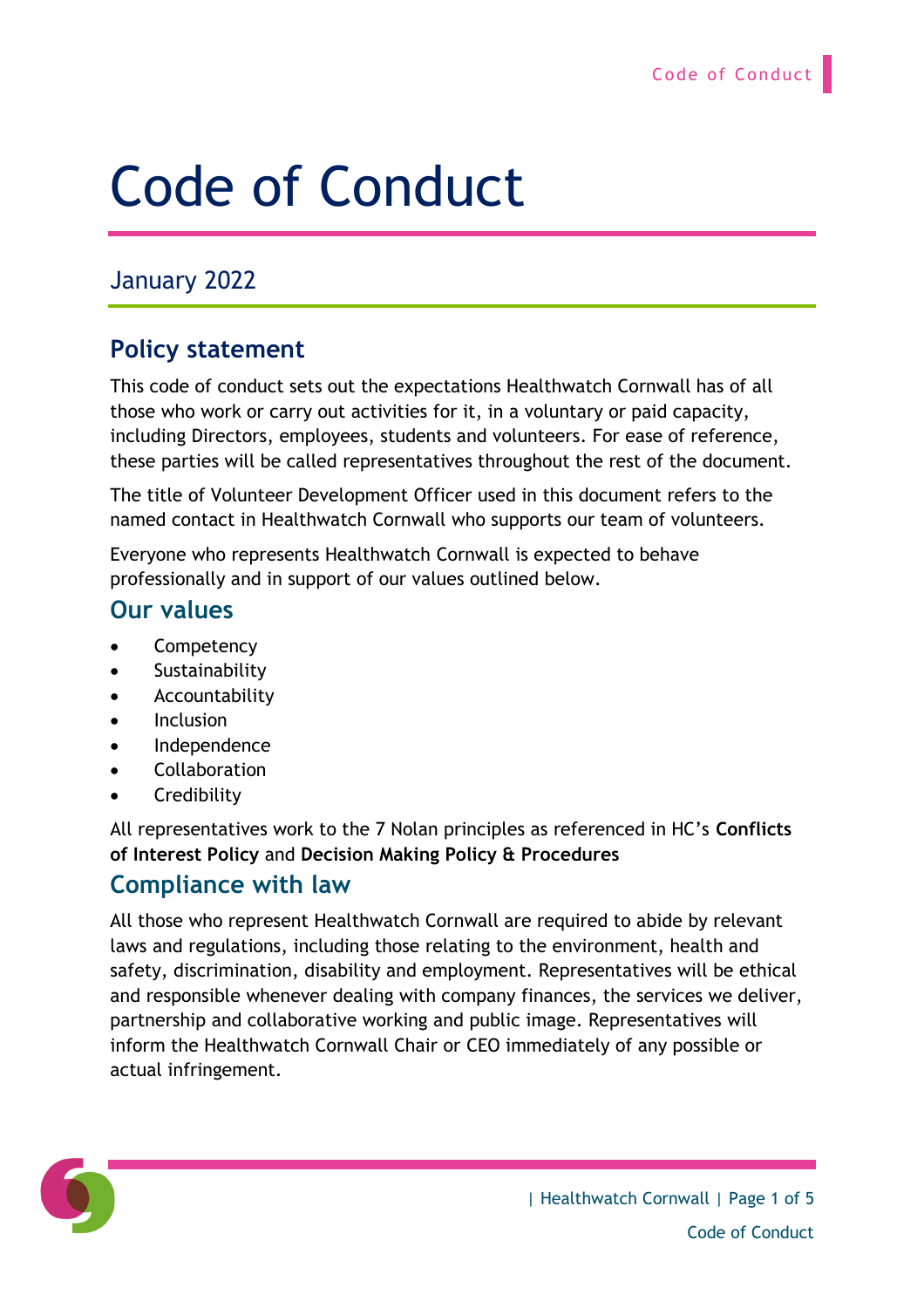# **Conflict of interest**

Representatives are expected to maintain professional boundaries in their relationships with each other, and external parties such as commissioners and providers. Full details can be found in our **Conflict of Interest policy**.

#### **Serving the public**

Representatives will always perform their duties to the highest standard and treat members of the public with dignity and respect, taking account of their individual needs. Representatives will actively promote equality, diversity and social inclusion and encourage all the community to participate in engagement activities. Representatives will be honest and impartial when conducting Healthwatch activity, regardless of personal views and will discuss any conflict with the appropriate line manager or Volunteer Development Officer. Healthwatch Cornwall is a politically neutral and independent organisation.

#### **Use of public funds**

Representatives of Healthwatch Cornwall have a duty to ensure the safeguarding of public money and proper care of assets which have been publicly funded. Representatives will carry out these obligations responsibly and take appropriate measures to ensure that Healthwatch Cornwall uses resources efficiently, economically and effectively, avoiding waste and extravagance.

#### **Respect in the workplace**

Our aim is to create a positive environment within which individuals and organisations with an interest in our work can contribute freely, equally and openly. Use of technology for virtual meetings and events will also be regarded as 'the workplace'. We will not allow any kind of discriminatory behaviour, harassment or victimisation.

# **Representing Healthwatch Cornwall**

Staff and volunteers including board members are accountable to the public for their actions and the way they carry out their responsibilities. They should always behave in a manner which does not bring Healthwatch Cornwall into disrepute or damage our relationship with the public, service providers or other stakeholders. Representatives must be respectful and offer constructive criticism which does not seek to undermine an individual.

Where representatives of Healthwatch Cornwall attend meetings whether in person or virtual means, they will provide feedback in a timely and structured manner. When speaking on behalf of Healthwatch Cornwall, representatives will reflect the priorities and policies of Healthwatch Cornwall, even if they differ from personal views. If they are there in a personal capacity or a capacity connected with

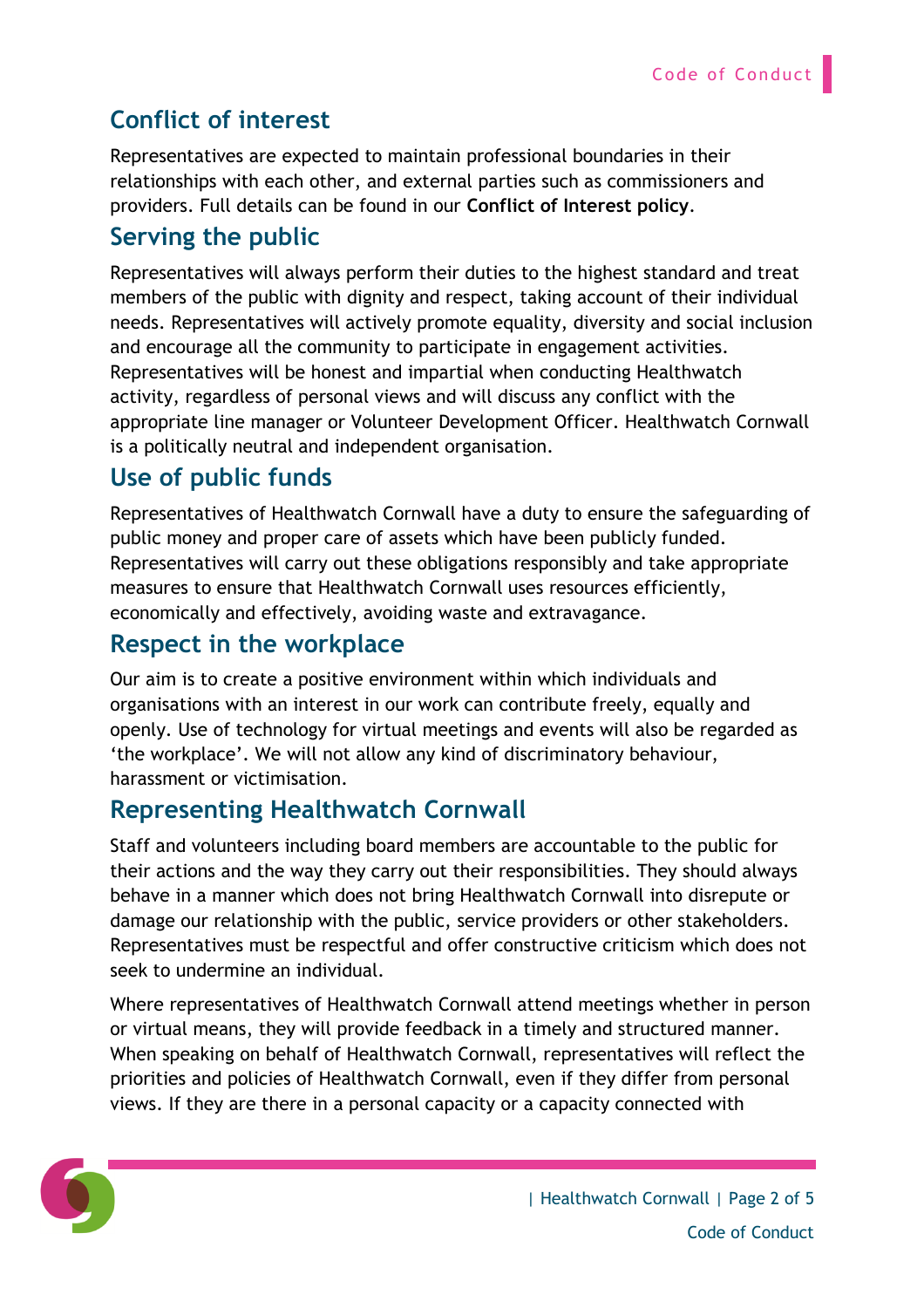another role they undertake, they should always be explicit if they are expressing their own personal views.

Approaches to representatives by third parties for views, including contact with the media must be referred to the Communication & Campaigns Manager. In respect of media communications, the CEO will be the official spokesperson of Healthwatch Cornwall unless delegated to the Communication & Campaigns Manager, and no other representatives should commit to media interviews without first consulting and gaining the approval of the CEO.

All staff and volunteers must be politically impartial in their public role. Healthwatch Cornwall will sometimes initiate or participate in campaigning about an issue. Care must be taken to ensure that, in doing so, the principle of political neutrality is always maintained and that nothing is done that could be interpreted as partisan in nature or suggests support for a specific party-political view.

# **Duty of confidentiality**

Healthwatch Cornwall will sometimes receive information which is not in the public domain, often relating to individuals, organisations or financial matters. Representatives of Healthwatch Cornwall will respect confidentiality and not divulge third party information without the agreement of the third party, or a legal requirement to do so, and operate according to our **Confidentiality policy**.

# **Equality, diversity and inclusion**

We are committed to understanding, accepting and appreciating individual difference as outlined in our **Inclusion Statement**. We will not tolerate discrimination against others based on, but not limited to age, disability, gender reassignment, marriage and civil partnership, pregnancy and maternity, race, religion and belief, sex and sexual orientation, in accordance with our **Equality and Diversity policy**.

# **Gifts and hospitality**

It is not normally acceptable for representatives of Healthwatch Cornwall to accept a gift, reward or favour from others for work done in an official capacity. This does not include gifts of minor value such as pens or calendars.

#### **Alcohol, substance misuse and smoking**

Smoking is not permitted on Healthwatch Cornwall premises, or within the premises where Healthwatch Cornwall work is being undertaken.

Consumption of alcohol is not permitted during working hours. Representatives of Healthwatch Cornwall must not be under the influence of alcohol, illegal drugs or other substances during working hours.

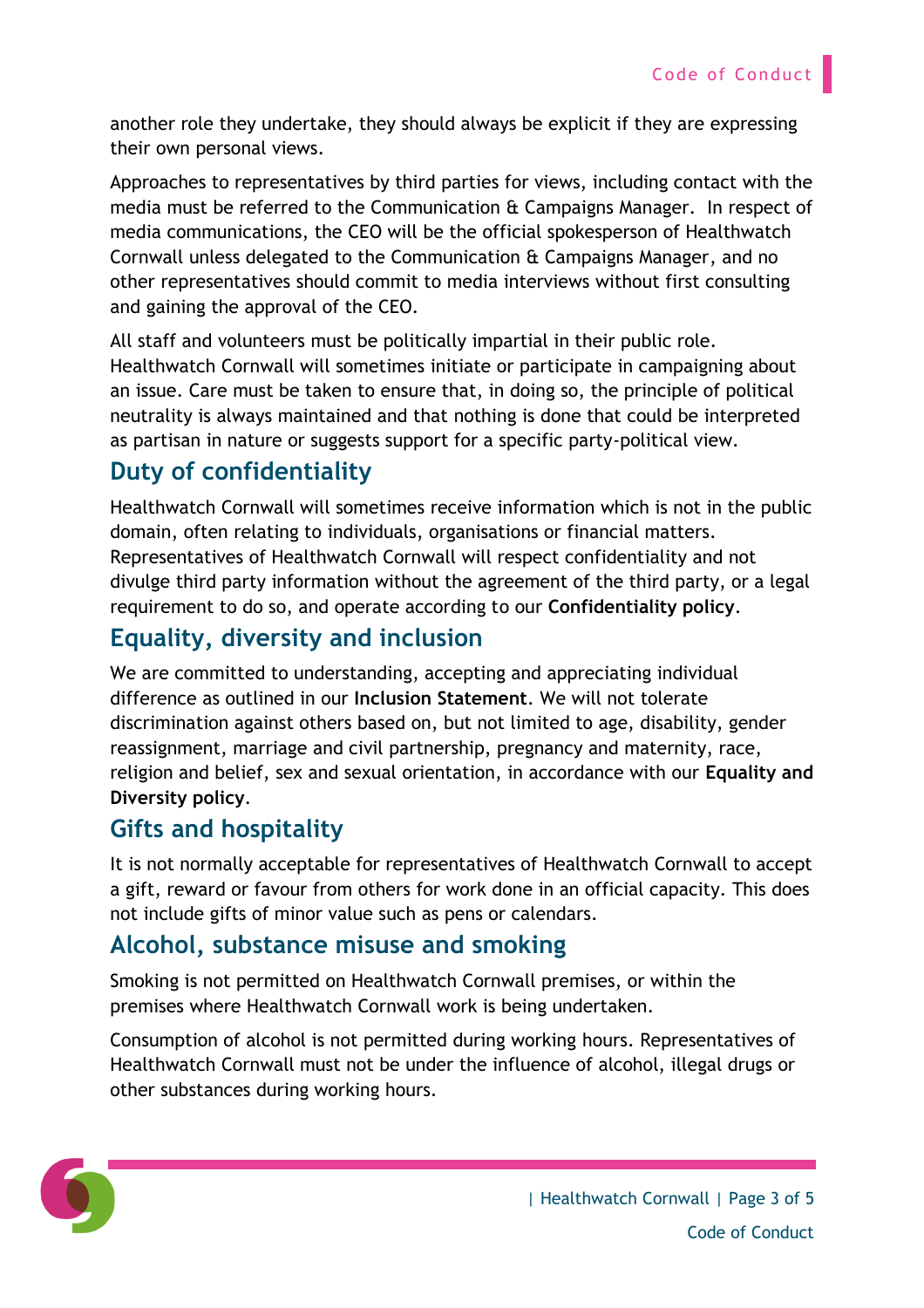### **Dress code**

All representatives of Healthwatch Cornwall should dress appropriately for their Healthwatch Cornwall role and the context in which they carry it out and in a way that inspires confidence in a professional service.

#### **Reporting misconduct**

Members of the public who wish to report a breach in our code of conduct can raise the concern directly through the communication channels as detailed on our website. Alternatively, if it is more appropriate, they can raise a complaint in accordance with our **Complaints policy** which is also available on our website, and upon request from any member of our team.

We take our Code of Conduct seriously and expect the same of our employees and volunteers.

#### **Failure to comply**

Breaches of our code of conduct will be treated consistently and fairly by the Healthwatch Cornwall CEO and Board of Directors.

Failure to comply with the principles and underlying policies in this document may result in disciplinary action for paid employees which can include termination of employment, or commencing the problem-solving process for volunteers, which can include termination of the volunteer agreement and relationship.

#### **Data protection**

Any personal information provided in connection with this policy will be processed in accordance with data protection principles and will only be processed to ensure that individuals act in the best interests of Healthwatch Cornwall. The information provided will not be used for any other purpose.

# **Review of policy document**

The Board of Healthwatch Cornwall will review the effectiveness of the code of conduct policy set out in this document every two years.

| This is a controlled document. It should not be altered in any way without the express permission of the author or their |                           |        |   |                         |                                |
|--------------------------------------------------------------------------------------------------------------------------|---------------------------|--------|---|-------------------------|--------------------------------|
| representative. On receipt of a new version, please destroy all previous versions.                                       |                           |        |   |                         |                                |
| Document No.                                                                                                             | OP011.1                   |        |   | Original issue<br>date: | January 2022                   |
| <b>Document</b><br>Title:                                                                                                | <b>Code of Conduct</b>    |        |   | Author:                 | <b>Chief Executive Officer</b> |
| <b>Version:</b>                                                                                                          |                           | Pages: | 4 | Last reviewed:          | January 2022                   |
| Approved by:                                                                                                             | <b>Board of Directors</b> |        |   | Next review:            | January 2024                   |